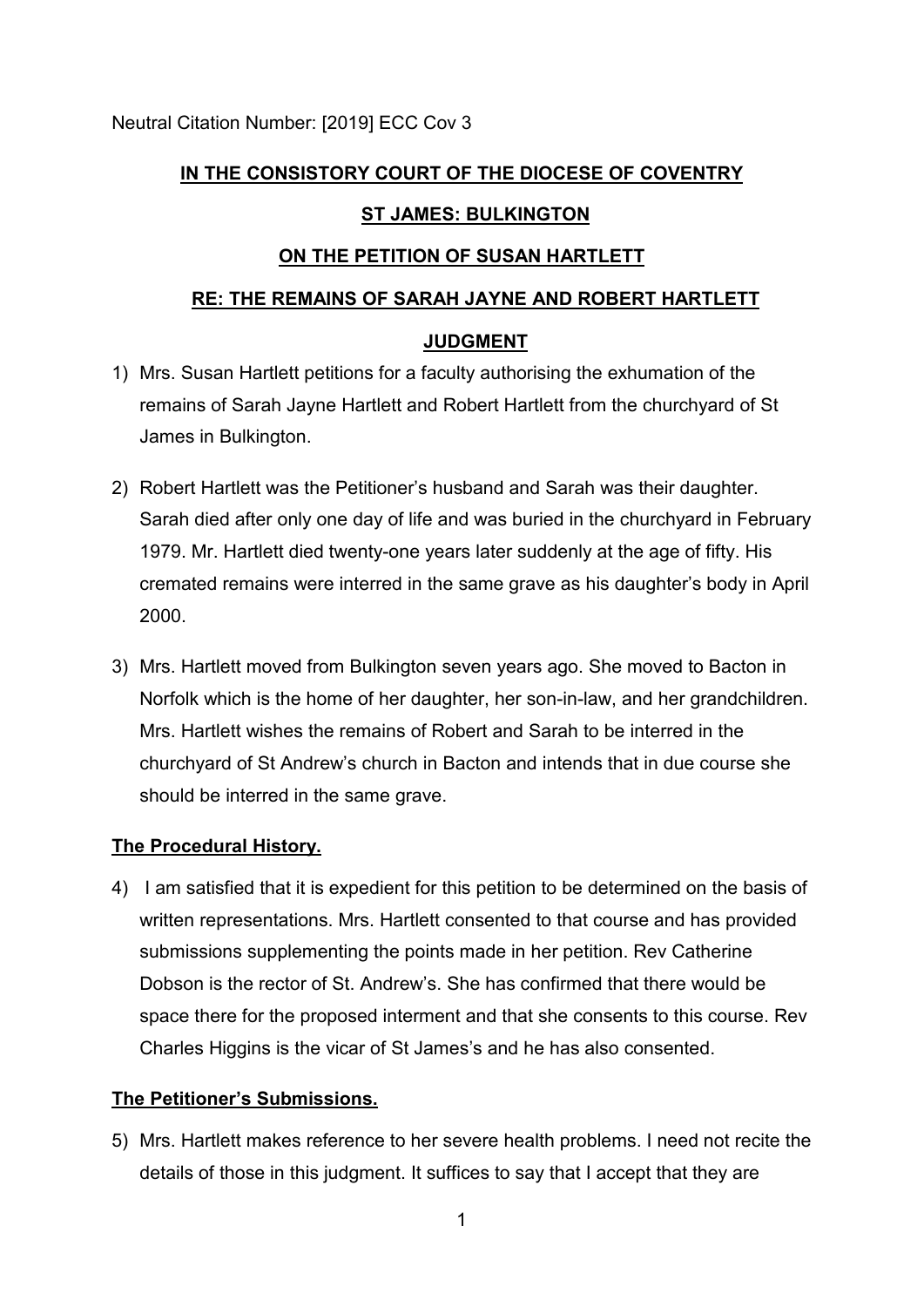genuine and life-altering. It is also clear that Mrs. Hartlett is facing them as she has faced earlier tragedies with courage. Those health difficulties mean that Mrs. Hartlett is no longer able to travel from the north Norfolk coast to Warwickshire (a round trip of some eight hours) something which she had previously done every four – six weeks. Mrs. Hartlett has not been able to visit the grave of her husband and daughter since July 2016.

6) Mrs. Hartlett points to her inability to visit the grave as one factor in support of the proposed exhumation. In that regard Mrs. Hartlett explains that she no longer has the comfort and support of visiting the grave but in addition says that it means that she can no longer care for the grave. Her concern that the grave will appear neglected is a factor adding to her distress at the current situation. Mrs. Hartlett wishes to be interred in the same grave as Robert and Sarah. If that grave is in Bacton it will be in a location where Mrs. Hartlett's daughter and grandchildren can visit the grave and can tend it. If the proposed exhumation is not permitted then Mrs. Hartlett will be interred in the grave in Bulkington but the distance from Bacton will markedly limit the opportunity for such visits or maintenance by her daughter.

#### **The Applicable Principles.**

- 7) The approach which I am to take in considering this Petition was laid down by the Court of Arches in *Re Blagdon Cemetery* [2002] Fam 299.
- 8) I have a discretion but the starting point in exercising that discretion is the presumption of the permanence of Christian burial. That presumption flows from the understanding that burial (or the interment of cremated remains) is to be seen as the act of committing the mortal remains of the departed into the hands of God as represented by His Holy Church.
- 9) It must always be exceptional for exhumation to be allowed and the Consistory Court must determine whether there are special circumstances justifying the taking of that exceptional course in the particular case (the burden of establishing the existence of such circumstances being on the petitioner in the case in question).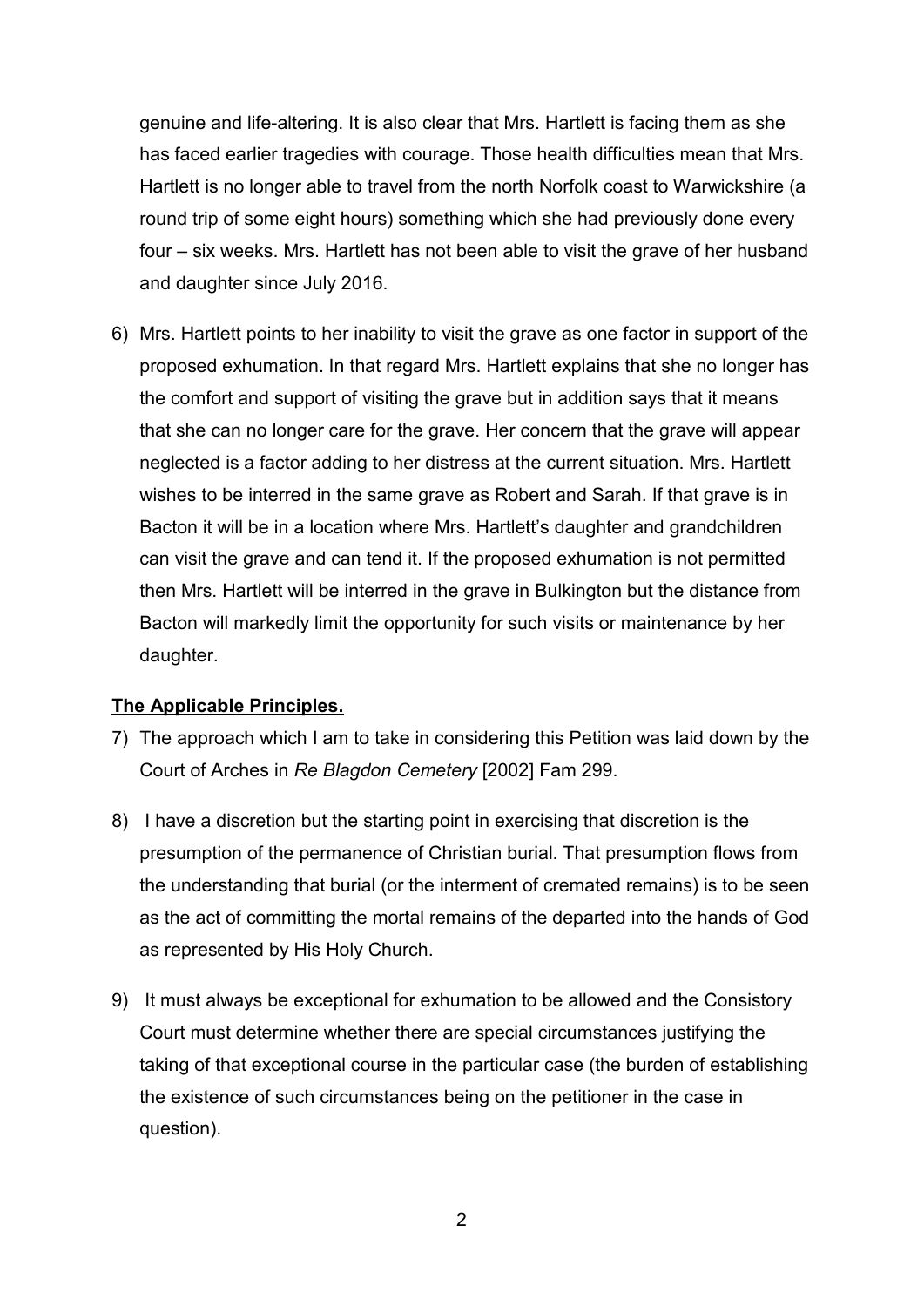10) In *Blagdon* the Court of Arches identified matters which can be capable of being exceptional circumstances for these purposes but also those which are not capable of being such. For present purposes I have to note that at [36(i)] the court made it clear that the fact that visits to a grave are prevented by "advancing years and deteriorating health and change of place of residence due to this" is not something which can be an exceptional circumstance justifying exhumation. In order to amount to exceptional circumstances medical problems would have to be related to the location of the grave in question.

#### **Conclusion.**

- 11) Sarah's body has been in the churchyard at Bulkington for forty years. Robert's remains have been there for nineteen years. Deliberate decisions were made to bury them in that churchyard and, in the case of Robert, in the particular grave. It is apparent that Bulkington was the home of Robert Hartlett and of the Petitioner for many years. I note and accept Mrs. Hartlett's submission that she and her husband had been making plans for Mr. Hartlett to take early retirement and for them then to move to Bacton to live near to their daughter. However, I am not told how advanced or definite those plans were and it is relevant to note that Mrs. Hartlett did not in fact move to Bacton until about seven years ago which was eleven or twelve years after Mr. Hartlett's death. It will be possible for Mrs. Hartlett's remains to be placed in the grave in Bulkington in due course. All of those are factors which are highly relevant by way of background here.
- 12) Mrs. Hartlett says that she feels that the grave of her husband and daughter must appear abandoned but there is no suggestion that it is overgrown or that the churchyard is not properly maintained. Indeed, it is apparent from recent judgments of the deputy chancellor in relation to memorials in this churchyard (see [2018] Ecc Cov 2 and [2019] Ecc Cov 1) that the Parochial Church Council takes seriously the obligation of ensuring that the churchyard is maintained in a fitting way. I accept that the absence of visits may very well mean that the grave does not appear as cherished as it would have looked if Mrs. Hartlett had been able to maintain her regular visits at four-six weekly intervals but I do not accept that it can be regarded as appearing abandoned. I must determine this